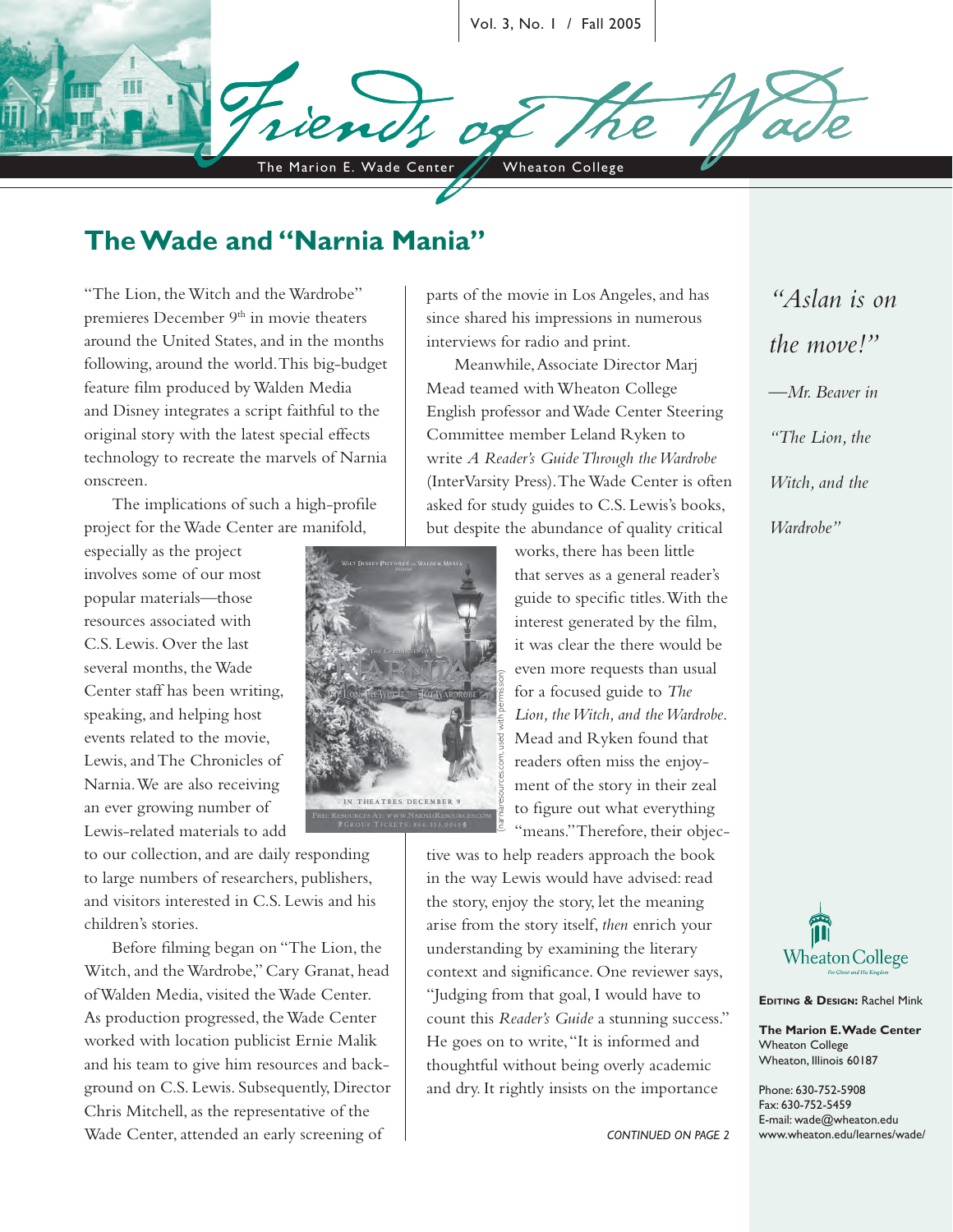## **Corner Corner**

Director's **Director's**

This year, the summer months found me traveling far more than in any of the previous ten. On June 28, Associate Director Marj Mead and I boarded a plane from Chicago to London to lead a Study Tour that would include visits to Oxford, Cambridge, the Fens, London, and Canterbury. I returned to England two weeks later to Hammersmith (London) for a conference in honor of the 100<sup>th</sup> anniversary of the death of George MacDonald. Two weeks following, after much other Wade Center business, I spent four days at Aston University in Birmingham at a Tolkien conference celebrating the  $50<sup>th</sup>$  anniversary of the publication of *The Lord of the Rings* . Then it was off to India to visit a Wheaton college student on a humanitarian aid internship. Home finally came into view on August  $25<sup>th</sup>$ . Although I do not expect to have another summer like this past one anytime soon, much good came of it. For example, in addition to renewing old contacts, several important new ones were forged. But looking back, what stands out most to me is the clear evidence that the Wade authors continue to speak to people's hearts, not only in the English-speaking world, but even in such a distant and culturally diverse place as India. With so much fear and destruction around us, I am thankful to have a small part in pushing back against this tyranny through the message of hope our authors bring. Thank you, friends, for partnering with us.

WITH ALL GOOD WISHES,

In hitchel

### **Did You Know?**

In February 1965, Dr. Clyde S. Kilby's proposal to start a special collection

was accepted by the Wheaton College Library Committee, making 2005 the 40th anniversary of the founding of the Wade Center. In those years, the collection has grown from a set of fifteen letters by C.S. Lewis into a research facility holding tens of thousands of items related to seven British authors. The Wade's worldwide reputation for accessibility and comprehensiveness now draws about 10,000 visitors annually to the Center, and our various speaking engagements and publications reach another 3500 people yearly. **W**

#### **Narnia Mania**

*CONTINUED FROM PAGE 1*

of approaching this wonderful story with a child's heart. [Yet] I probably learned more from this book about the art of literature and how to read fiction well than I did from numerous literature classes in school."<sup>1</sup> After finishing *A Reader's Guide Through the Wardrobe*, Marj has kept busy with radio and print inter-



views regarding both her book and the movie.

As the film release approaches, our staff has helped plan and host special events. In September, the Wade Center collaborated with the Wheaton College English Department to co-host the 50<sup>th</sup> Annual Writing and Literature Conference entitled "C.S. Lewis and his Chronicles of Narnia." The conference was well attended by a broad variety of people, particularly during a "The Lion, the Witch and the Wardrobe" movie question and answer session hosted by Chris Mitchell. (See page 4 for a further report on the conference.) Soon thereafter, the Wade Center, alongside Wheaton Bible Church and Wheaton College's Billy Graham Center, hosted a "Narnia 'Sneak Peek' Event." Douglas Gresham (Lewis's stepson) and others related

> to the movie production answered questions about the film, the Narnian books, and C.S. Lewis. Gresham, as co-producer of the film, worked closely with the production team to maintain the integrity of Lewis's story and has traveled world-wide promoting the movie to churches and schools.

Naturally, as movie publicity has drawn widespread attention to The Chronicles of Narnia and C.S. Lewis, the public's demand for related material has risen considerably. In 2005 so far, we have approved the use of dozens of images, primarily from the Lewis family photo

(In photo above: Dr. Clyde S. Kilby receives papers of Charles Williams)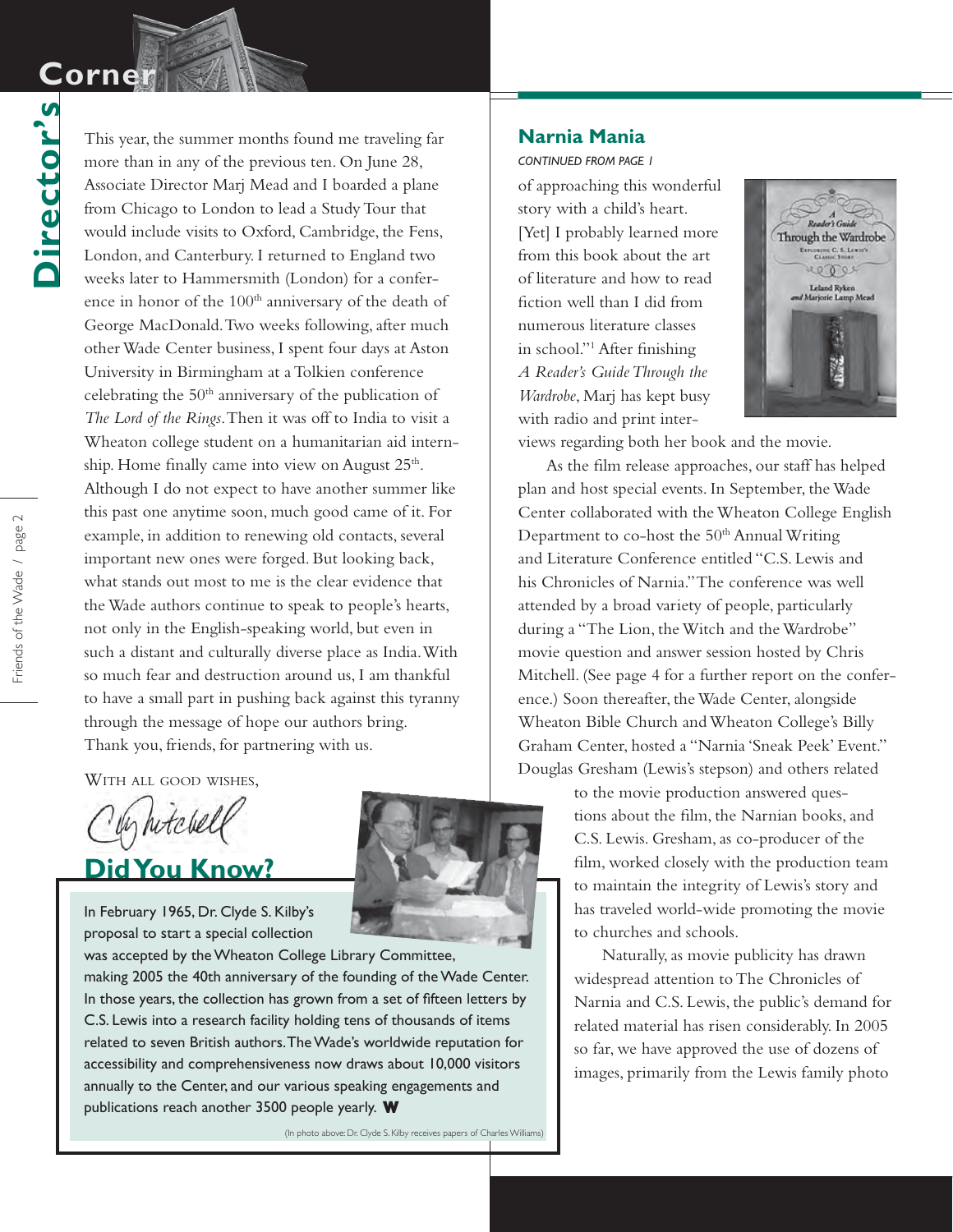collection, to more than 50 clients. Comparatively, in all of 2004, we loaned to only 25 clients; prior to that, we averaged about 15 loan requests per year. This year, we have received at least 28 review copies of recently published books relating directly to The Chronicles of Narnia, and have ordered many more for our collection. Our archivists prepare these, as well as news articles, audio and visual materials, event records, and even merchandise, for display and for use by researchers, the media, and visitors. While staying on top of this archival processing, they also host researchers from around the world, many of whom are contributing to scholarship on C.S. Lewis's works.

The front-desk staff has the role of hospitality as they greet visitors, answer questions by phone and email, and give presentations and tours. During the school year, teachers bring their classrooms on field trips to the Wade Center. We have 11 school group visits scheduled for this fall semester, the largest number in our history. Many schools have placed *The Lion, the Witch, and the Wardrobe* on their reading lists in anticipation of the film, so students arrive with a love of the characters and story, and eagerly ask about comparisons to the movie. Students from public, private or home schools hear a presentation about C.S. Lewis's life, then tour the museum. Many people who have visited in the past return bringing a child who has just begun reading the Narnian Chronicles. Of course, the Lewis family wardrobe is a highlight for many guests, children and adults alike, and they enjoy comparing it to the movie's promotional display in our lobby, an eight-foot-tall replica of the wardrobe as imagined by the filmmakers.

As we do this work in response to the renewed interest in The Chronicles of Narnia, we hope to help those who love reading *The Lion, the Witch, and the Wardrobe* discover a new perspective on it through the art of film. We also hope to encourage those who will meet Narnia for the first time through the movie to discover even more of its beauty and power by reading Lewis's classic stories for themselves. **W**

1Taylor, Justin.''A Reader's Guide Through the Wardrobe (or Writing Book Reviews During Times of<br>National Tragedy).'' Blog posting. 4 Sept. 2005. Reformation 21. 28 Oct. 2005. http://www.reforma-<br>tion21.org/Reformation\_21\_

### *SEVEN* **Spotlight on**

#### **Volumes 21 and 22**

While many Friends of the Wade have likely read Volume 21 of *SEVEN: An Anglo-American Literary Review* , published last year, those of you who haven't yet ordered a copy may be interested to learn that this volume was dedicated to Dr. Barbara Reynolds and Martha Harris Kilby. These two talented and gifted women have contributed much to nurture the rich heritage of faith and the imagination upon which the Wade Center and *SEVEN* are founded.

Following the tribute to these remarkable friends of the Wade, five articles illuminate various aspects of our authors' lives and works. One of these articles, co-authored by Diana Pavlac Glyer and Laura K. Simmons, compares and contrasts the views held by Dorothy L. Sayers and C.S. Lewis on creativity and vocation, referencing Sayers's and Lewis's lively discussions via letters as well as their books and essays on this subject. Other articles consider topics relating to Owen Barfield, J.R.R. Tolkien and Charles Williams.

In commemoration of the one-hundredth year since George MacDonald's death, Volume 22 opens with a fascinating piece by Colin Manlove that highlights threads of commonality among MacDonald's short fairy tales. Subsequent articles shed light on Dorothy L. Sayers's attraction to Orthodox Christianity, C.S. Lewis's interaction with T.S. Eliot in revising the Anglican Psalter, Lewis's approach to apologetic reasoning, and finally, his relationships to Joy Davidman and Ruth Pitter as reflected in both women's poetry. This volume also contains a special remembrance on the life of George Sayer, biographer of Lewis, and friend of the Wade Center.

To learn more about *SEVEN* 's current or back issues or to order, write *wade@wheaton.edu* **W**